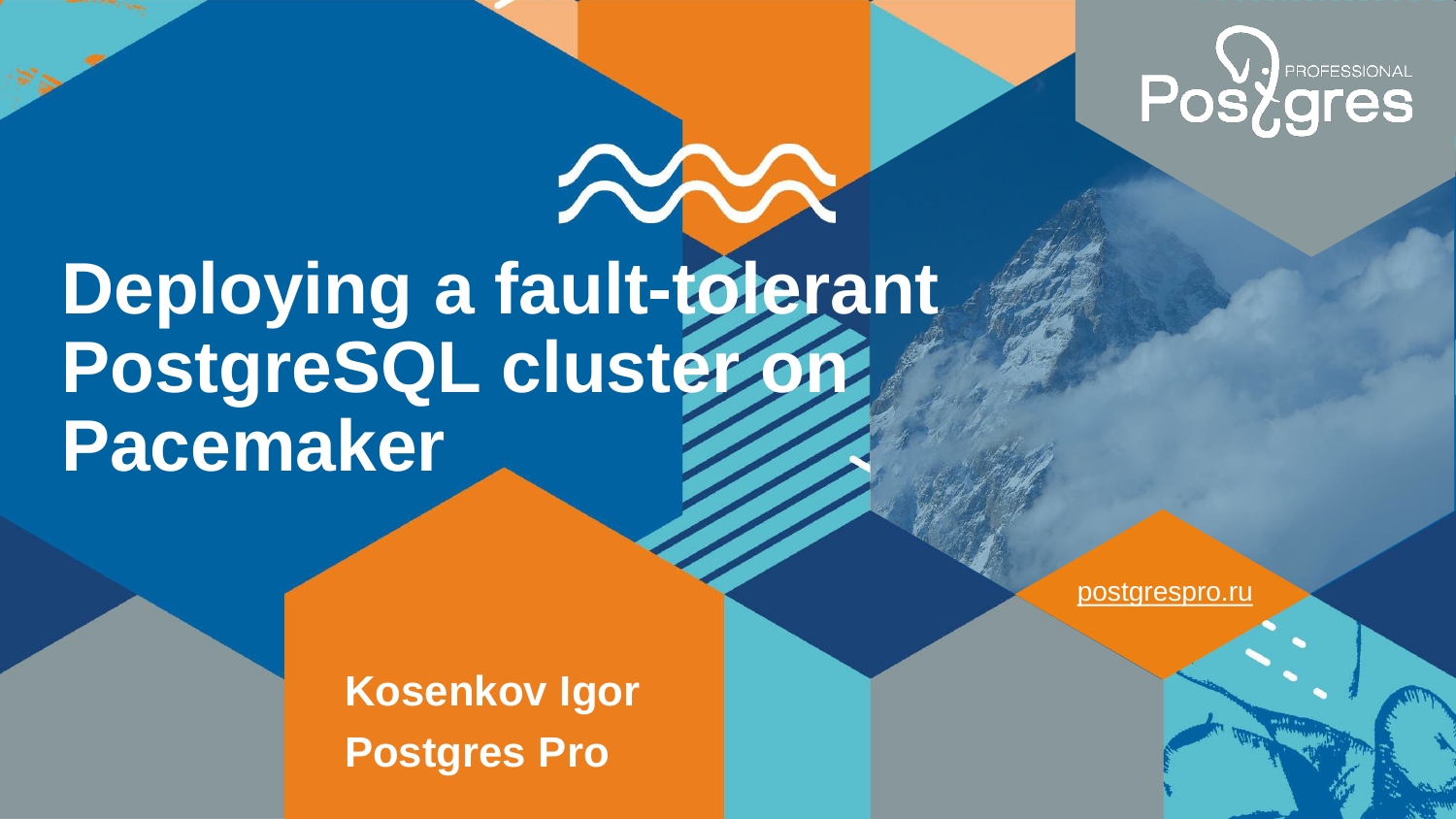#### **Cluster 3 nodes**





2 2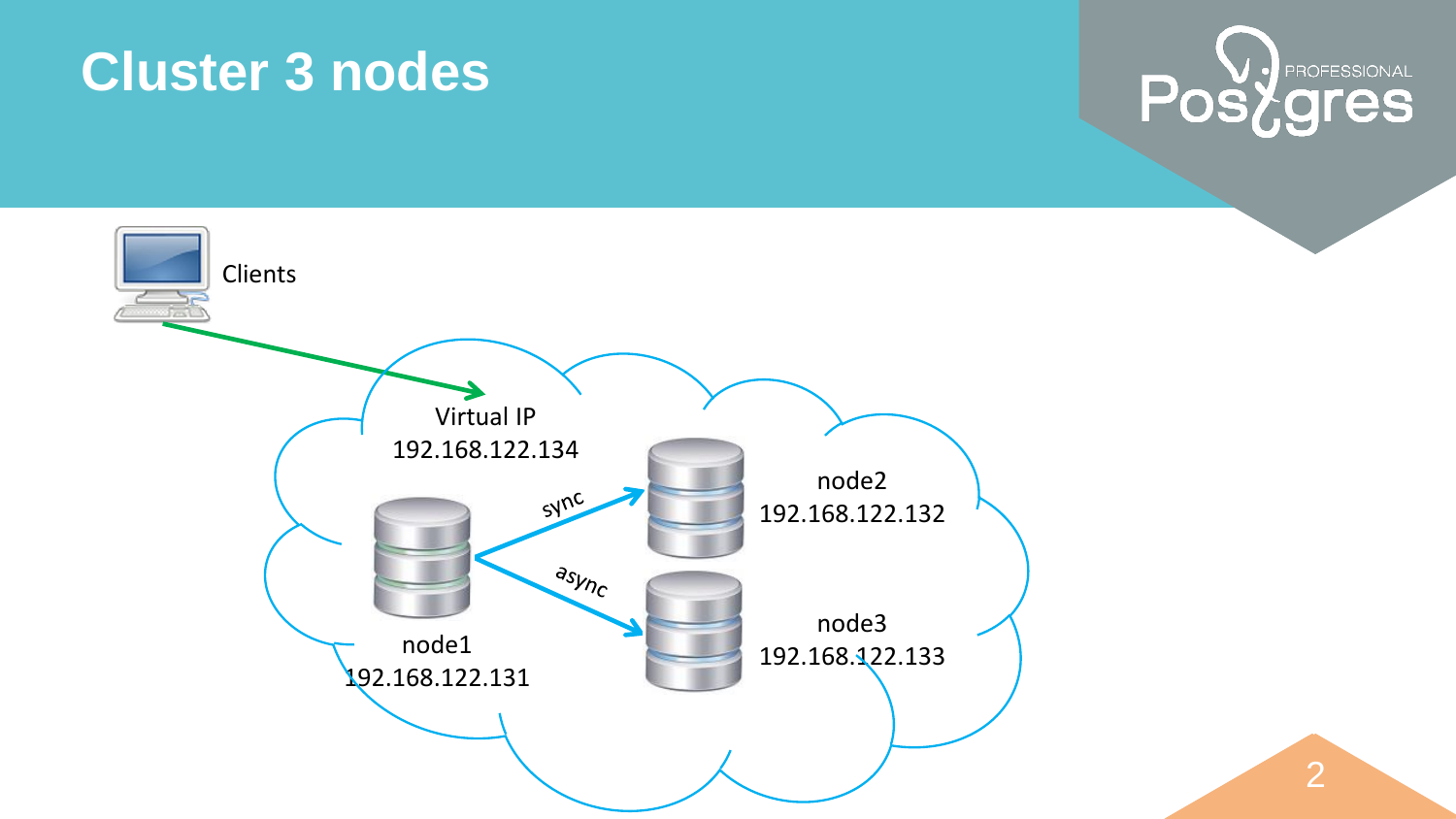## **Installed software**



- CentOS, RHEL, Debian, Ubuntu и т.д.
- Corosync/Pacemaker
- **▶ PostgreSQL**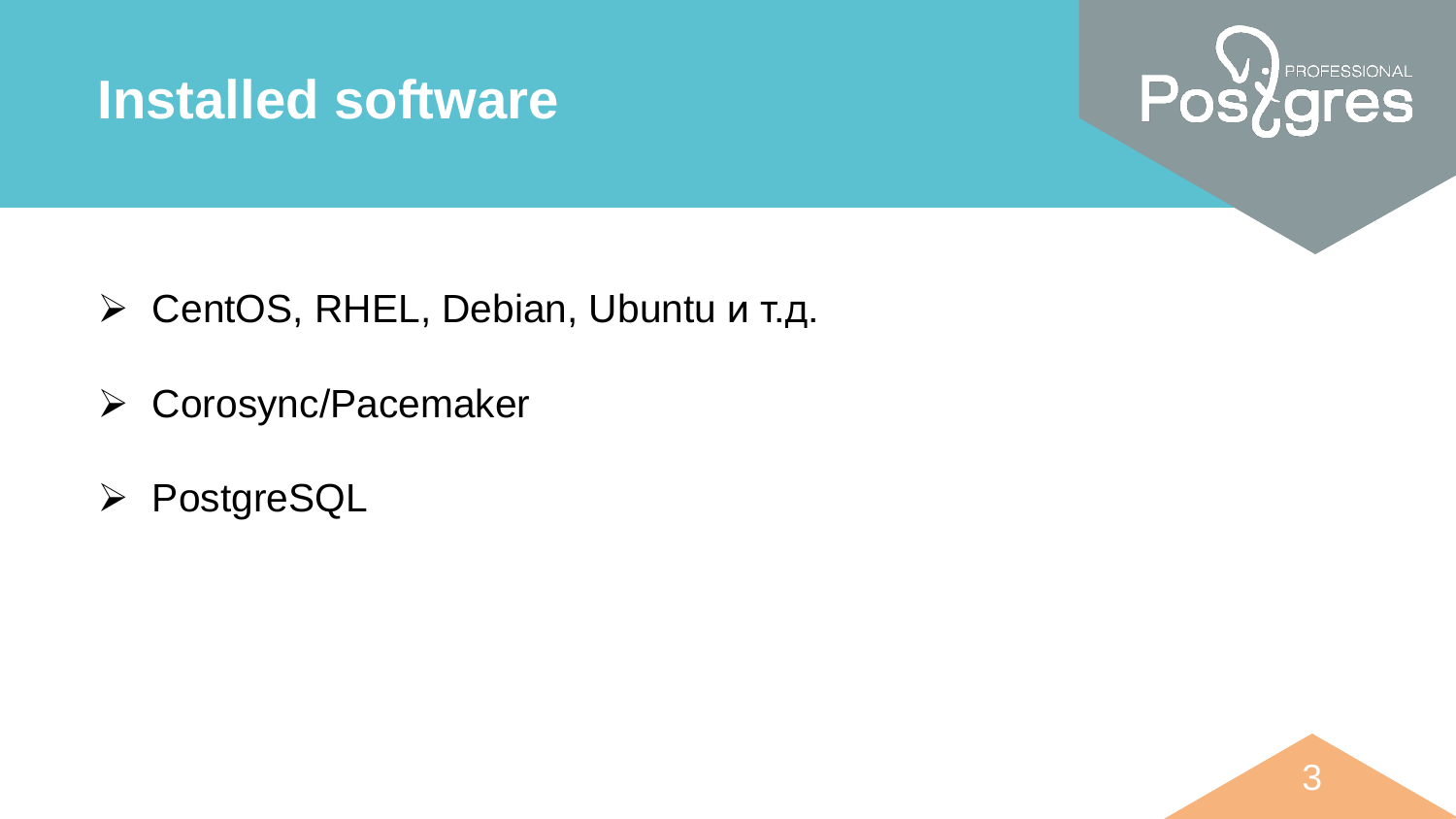# **Required settings**



- $\triangleright$  Resolving node1, node2, node3
- Created Hypervisor-user (or user for IMPI/ILO), replication-user
- $\triangleright$  Allow in the connection firewall for Hypervisor:

*VMWare – 443 tcp*

*KVM, VirtualBox – 22 tcp*

*IPMI/ILO – 623 udp*

 $\triangleright$  Allow in the connection firewall between nodes:

*corosync – 5405 udp pcsd – 2224 tcp postgresql – 5432 tcp ssh – 22 tcp*

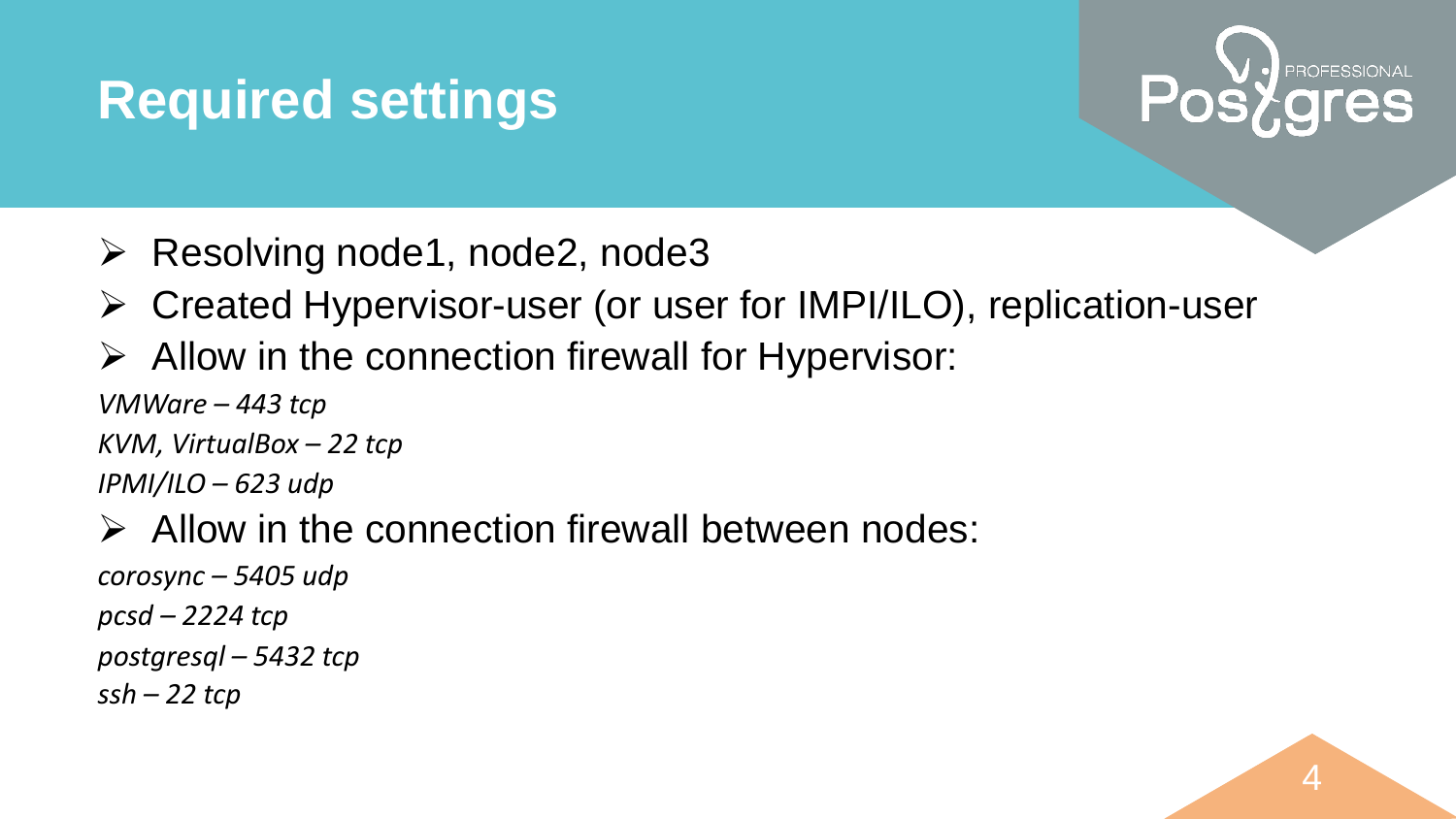## **Required resources**



- Resource *vip-master* type IPAddress2
- Resource *super-pgsql* type pgsql
- Fencing-agent *fence-node1(2,3)* type fence-virsh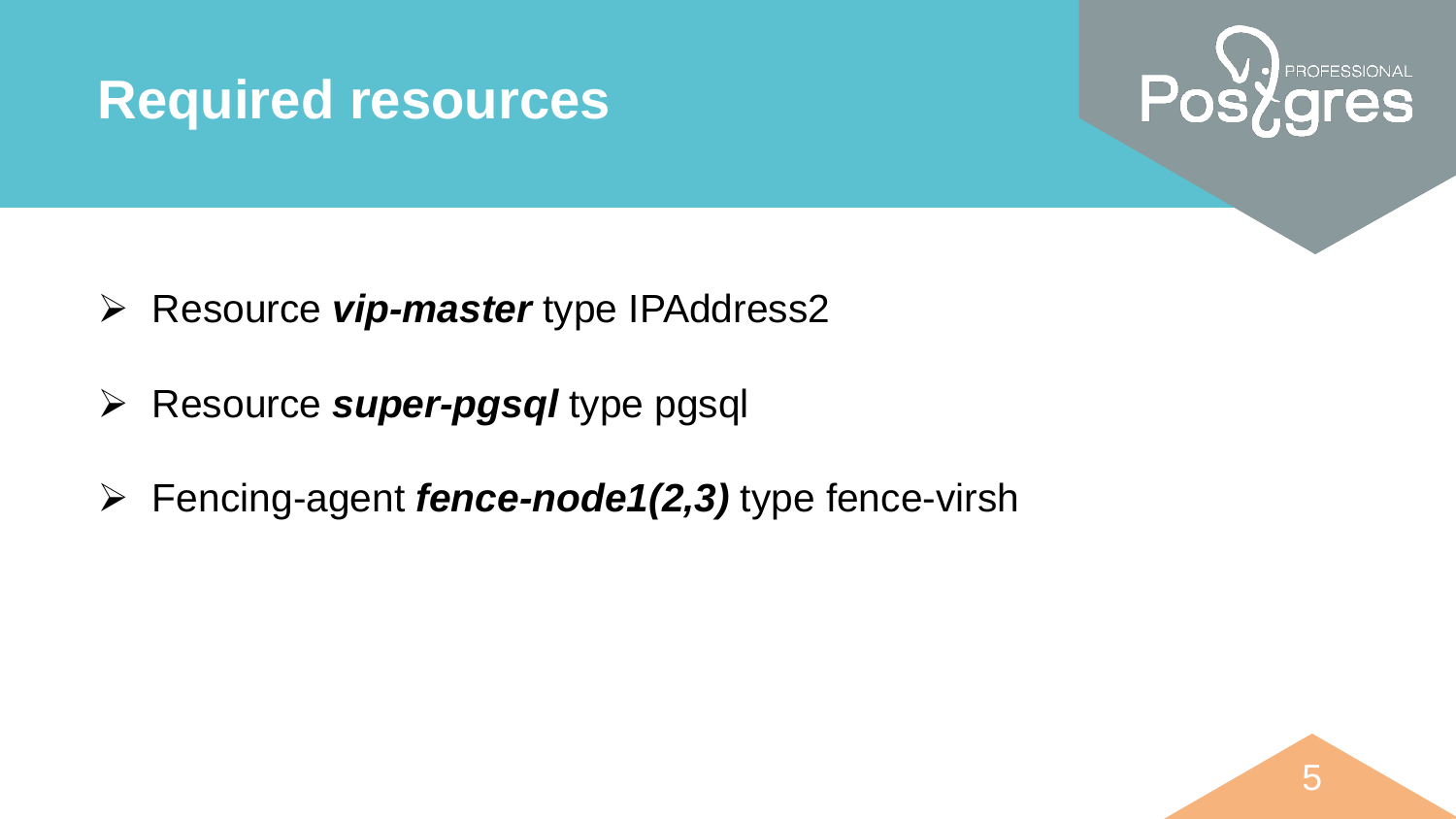## **Cluster 2+1 nodes**





6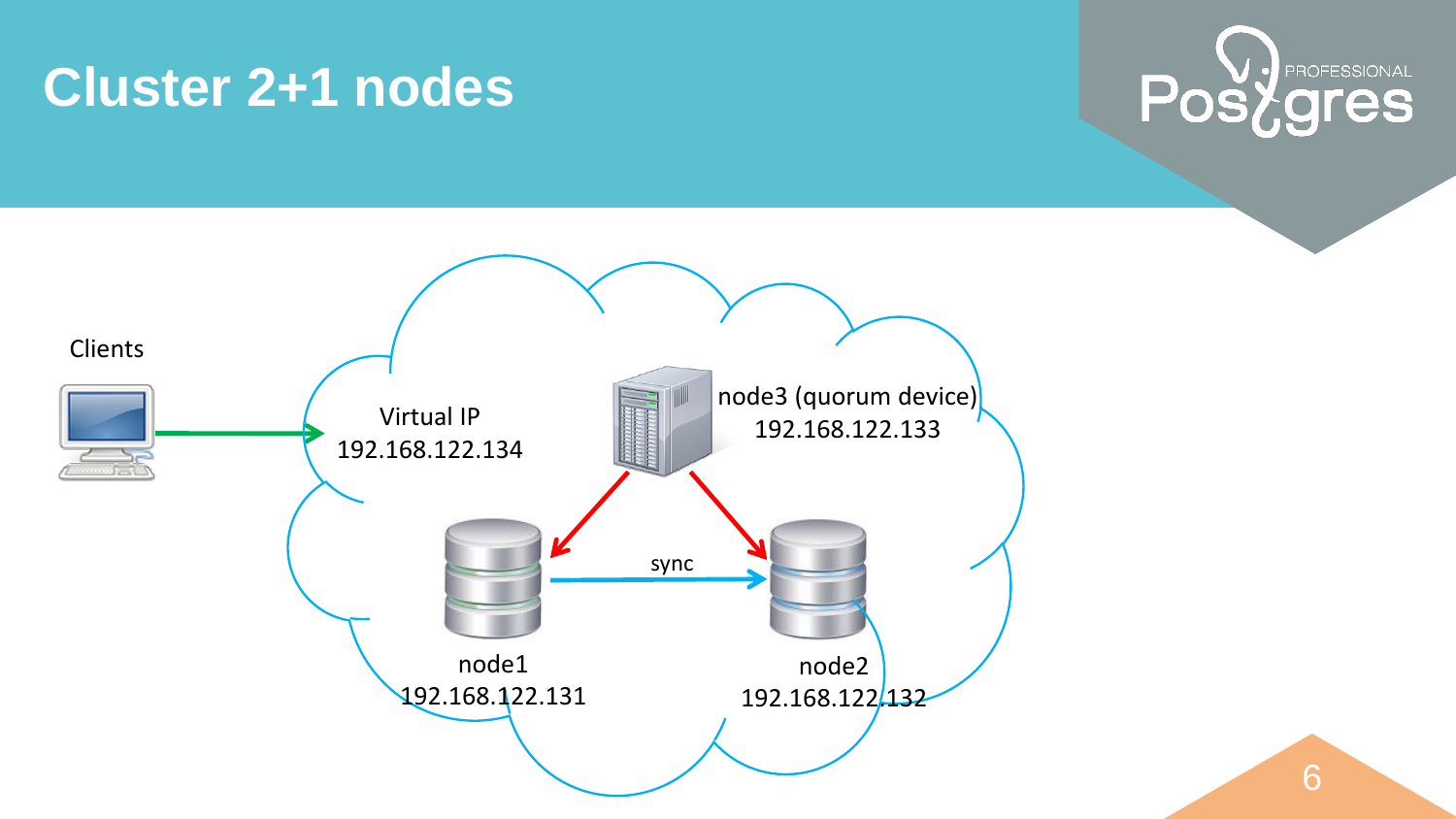## **Troubleshooting**



7

#### **Timeout fencing-agent**

1. Increase a timeout

 *# pcs stonith update fence-node1 fence\_virsh … pcmk\_monitor\_timeout=120s*

2. Ignore monitoring errors

 *# pcs stonith update fence-node1 fence\_virsh … op monitor on-fail="ignore"*

#### **FATAL: WAL segment … has already been removed**

postgresql.conf:

 *archive\_mode = on*

 *archive\_command = 'pg\_probackup push|scp|rsync %p /var/lib/pgpro/std-11/backups/%f ' # pcs resource create|update super-pgsql …restore\_command='scp|rsync /var/lib/pgpro/std-11/backups/%f %p'*